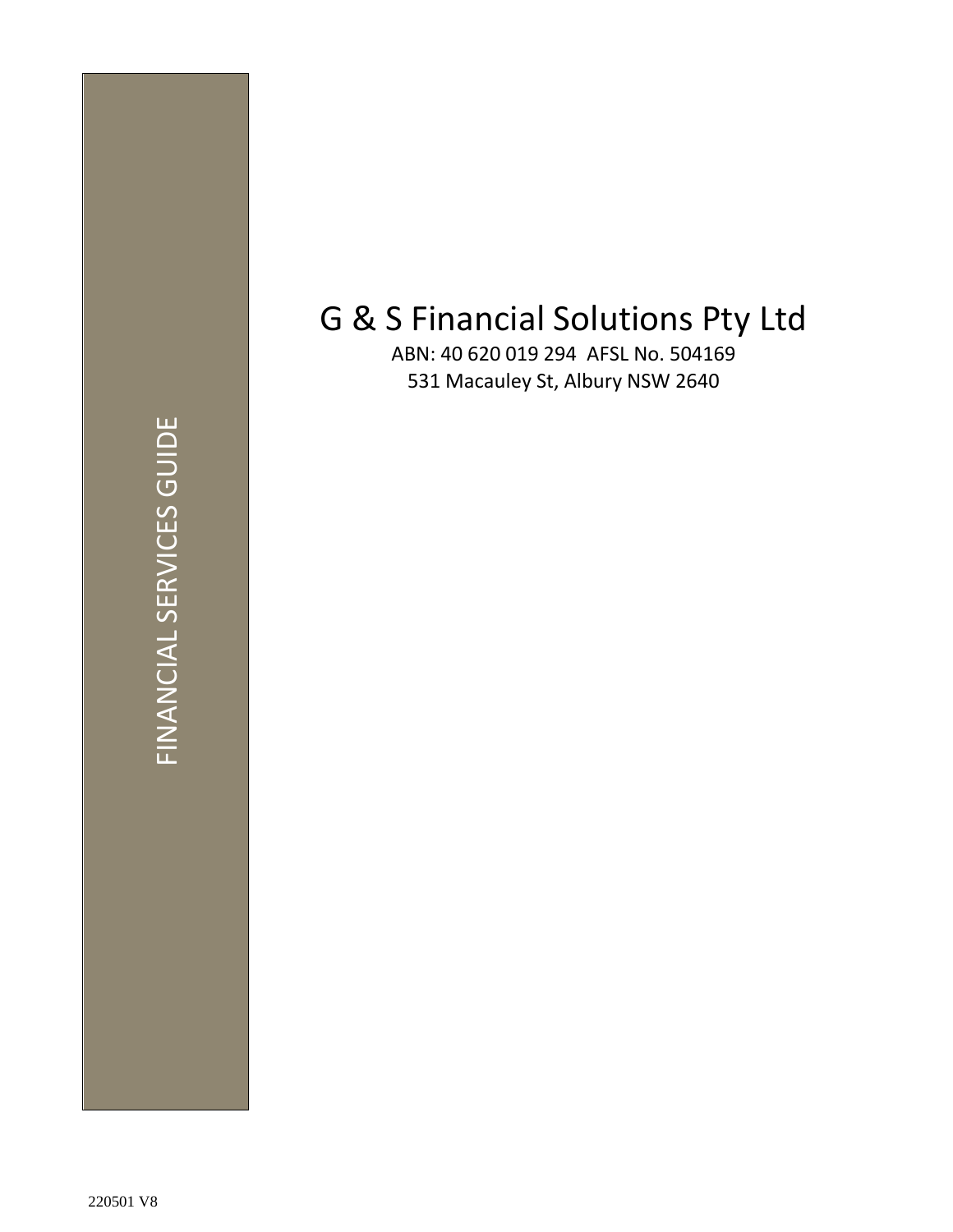## *ABOUT THIS GUIDE*

This Financial Services Guide ("FSG") is an important document for retail investors.

Its purpose is to provide you with information about our relationship, prior to us providing you with a financial service. The matters covered by the FSG include:

- who we are.
- how we can be contacted,
- what services we are authorised to provide to you,
- how we (and any other relevant parties) are remunerated,
- details of any potential conflicts of interest,
- details of our internal and external dispute resolution procedures, along with how you can access them.

It is intended that this FSG should assist you in determining whether to use any of the services described in this document.

If you request our advice, we will consider your objectives, financial situation and needs. We will document and present our advice, the basis on which it is given and information about fees, commissions and associations which may have influenced the provision of the advice in a Statement of Advice (SoA).

In the event we recommend that you acquire a financial product (other than securities), we must also provide you with a Product Disclosure Statement ("PDS") containing information about the product. This will assist you to make an informed decision in relation to the acquisition of that product.

If our representative provides further advice to you, and that further advice is related to the advice we provided to you in a previous Statement of Advice and we do not give that further advice in writing, you may request a copy of the record of that further advice at any time up to 7 years from the date our representative gave the further advice to you.

You can request the record of the advice by contacting the representative or us in writing or by telephone or by email.

#### **Who are we?**

G & S Financial Solutions Pty Ltd – an Australian Financial Services Licensee ABN: 40 620 019 294 AFSL No. 504169 531 Macauley St, Albury NSW 2640 PO Box 1185, Albury NSW 2640 Tel No: 02 6041 6227 Email: mail@a[rmstrongsalbury](mailto:mail@armstrongsalbury.com.au).com.au www.armstrongsfinancialadvisers.com.au

#### **Not Independent**

Because G & S Financial Solutions Pty Ltd, and its Corporate Authorised Representatives, receive commissions from life insurance companies, neither financial services businesses are independent, impartial or unbiased. The Corporations Act states that if a licensee or an Authorised Representative receives commissions from a product issuer it cannot claim to be independent, impartial or unbiased.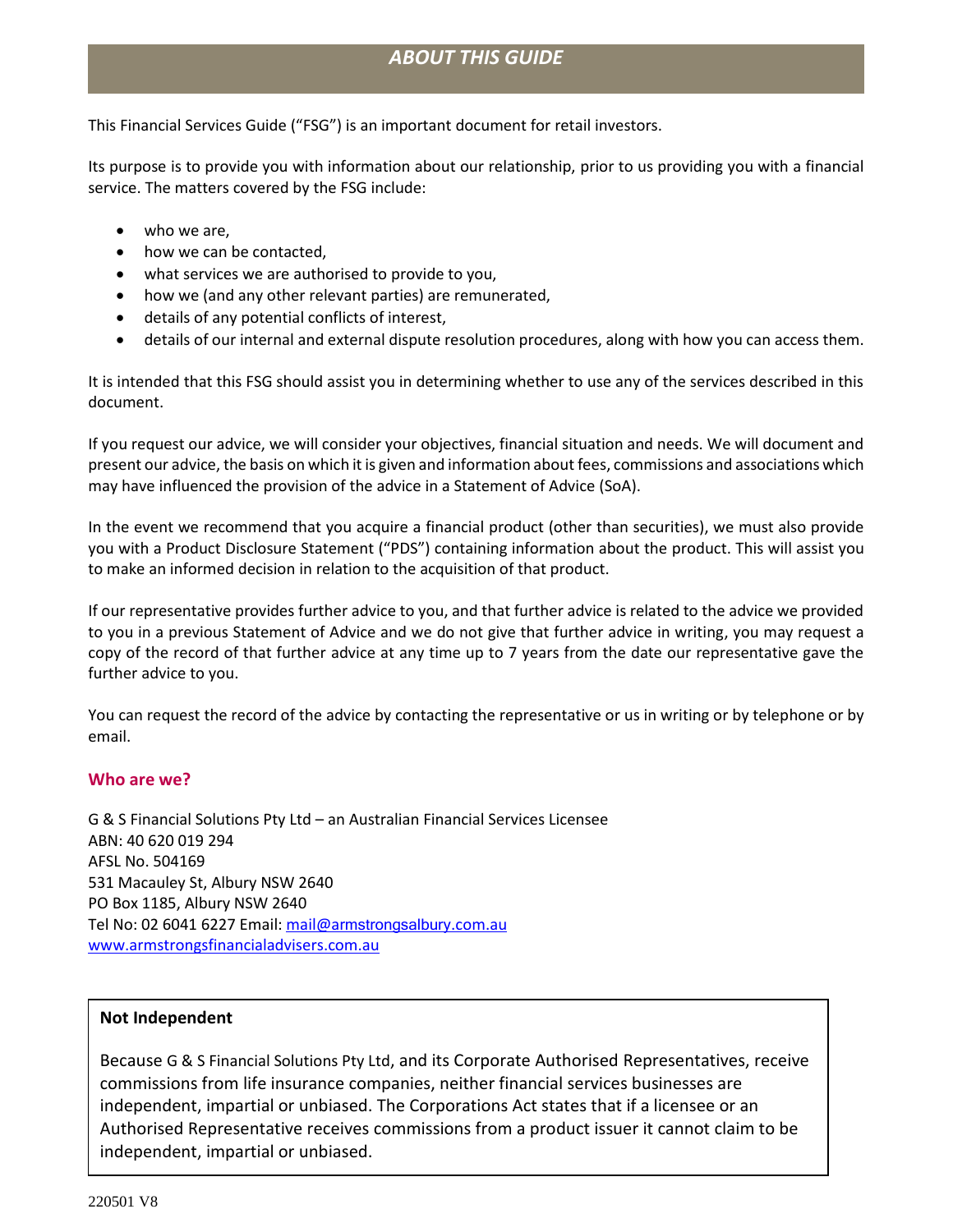### **What Financial Services and/or Products do we provide?**

- Financial Planning Strategies
- Retirement and Social Security Planning
- Life Insurance needs
- Superannuation needs
- Taxation Planning
- Centrelink / DVA
- Estate planning

G & S Financial Solutions Pty Ltd are licensed to provide advice on and deal in the following products:

- Deposit and Payment products
- Government Debentures, Stocks or Bonds
- Life Insurance Products (e.g. income protection, life and trauma cover)
- Managed Investment Schemes including IDPS.
- Retirement Savings Accounts
- Superannuation
- Securities

Portfolio Monitoring: Internal databases are maintained, detailing clients' investments that have been acquired through G & S Financial Solutions Pty Ltd. This does not constitute portfolio monitoring. Portfolios are reviewed, subject to the client's requirements.

#### **Who do we act for?**

G & S Financial Solutions Pty Ltd is responsible for the financial services provided to you. We act for you, the client, when providing a service to you.

#### **How is your adviser remunerated?**

Please refer to the Adviser Profile for details of your adviser's remuneration.

#### **How do we charge?**

We are committed to providing advice and service of the highest standard.

Many financial planning firms calculate their fees based on a percentage of the funds you invest. We consider that this can compromise the quality of the advice you receive because it: -

- a. Places the focus on "selling" financial products,
- b. It is expensive for the client when the amount invested is large,
- c. It is unprofitable for the adviser when the amount invested is small.

We therefore charge professional fees for our work and these are agreed with you prior to work being commenced. Our fees are determined according to the complexity and value of the advice provided, the professional skill required, and the time involved in completing the work. This ensures that we always work in your interest.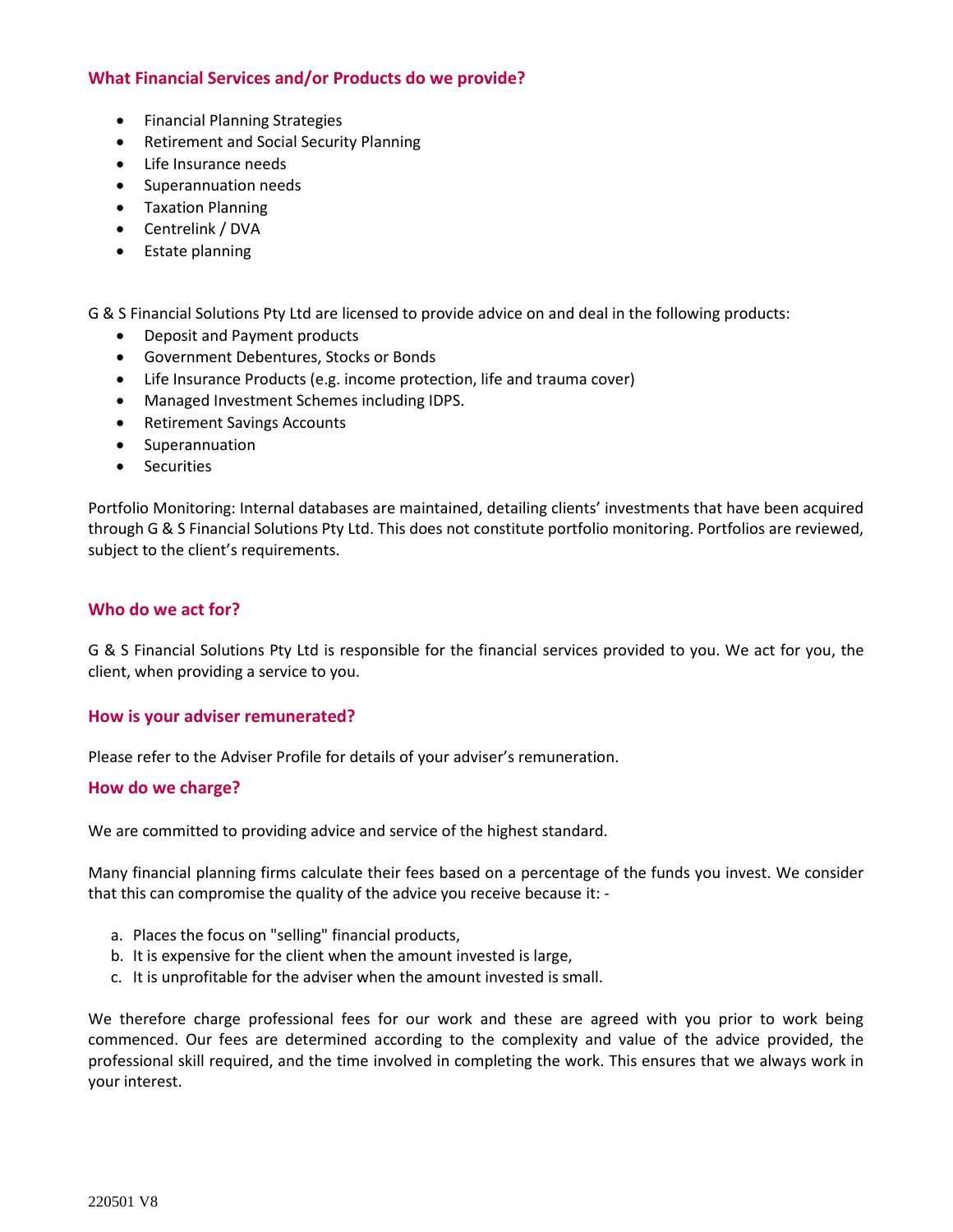Our current indicative fee ranges inclusive of GST are listed below and are provided purely as a guide.

| <b>Description</b><br><b>Advice Fee</b> | <b>Fee Range</b><br>$$2,750$ - \$9,900, depending on the complexity of the<br>advice required. |
|-----------------------------------------|------------------------------------------------------------------------------------------------|
| Implementation Fee                      | $$330 - $2,200$ , depending on the complexity of the<br>implementation.                        |
| <b>Ongoing Service</b>                  | \$3,300 pa $-$ unlimited, depending on the services<br>required.                               |
| Transaction Only / Fee for Service      | \$165-\$275 per hour                                                                           |

As outlined above G&S Financial Solutions Pty Ltd prefers to be remunerated by professional fees. If a commission cannot be avoided (e.g. life insurance) then we will negotiate an appropriate solution with you.

The following is the maximum commission percentages G&S Financial Solutions Pty Ltd will be paid by a life insurance company.

- (1) Initial Commission: 66% of premium amount
- (2) Ongoing Commission: 22% of premium amount while you hold the policy.

For example, if your first year's premium was \$2,500 and the initial commission was 66%, G&S Financial Solutions Pty Ltd will receive \$1,650.

If your premium for the second and subsequent years was \$2,500 and the ongoing commission was 22% G&S Financial Solutions Pty Ltd will receive \$550.

Where the services of a stockbroker are utilised to deal in shares, G&S Financial Solutions Pty Ltd will not receive brokerage from the stockbroker. Our fees will be charged separately and disclosed to you before any trades are implemented. The estimated amounts of any fees, commissions, bonuses, or other incentives received by G&S Financial Solutions Pty Ltd will be included in a Statement of Advice that will be provided to you.

#### **Risks Consumer Protection**

Neither G&S Financial Solutions Pty Ltd, its advisers, or any related bodies corporate have any relationships or association with any product issuer that could be expected to influence the provision of the financial services.

#### **Product Advice**

Before we recommend any financial products or services, we need to understand your individual objectives, financial situation and needs.

You have the right not to divulge this information to us if you do not wish to do so. In that case, we are required to warn you about the possible consequences of us not having your full personal information. You should read the warnings carefully.

We will explain to you any significant risks of financial products and strategies, which we recommend to you. If we do not do so, you should ask us to explain those risks to you. We also reserve the right not to provide you with advice under these circumstances.